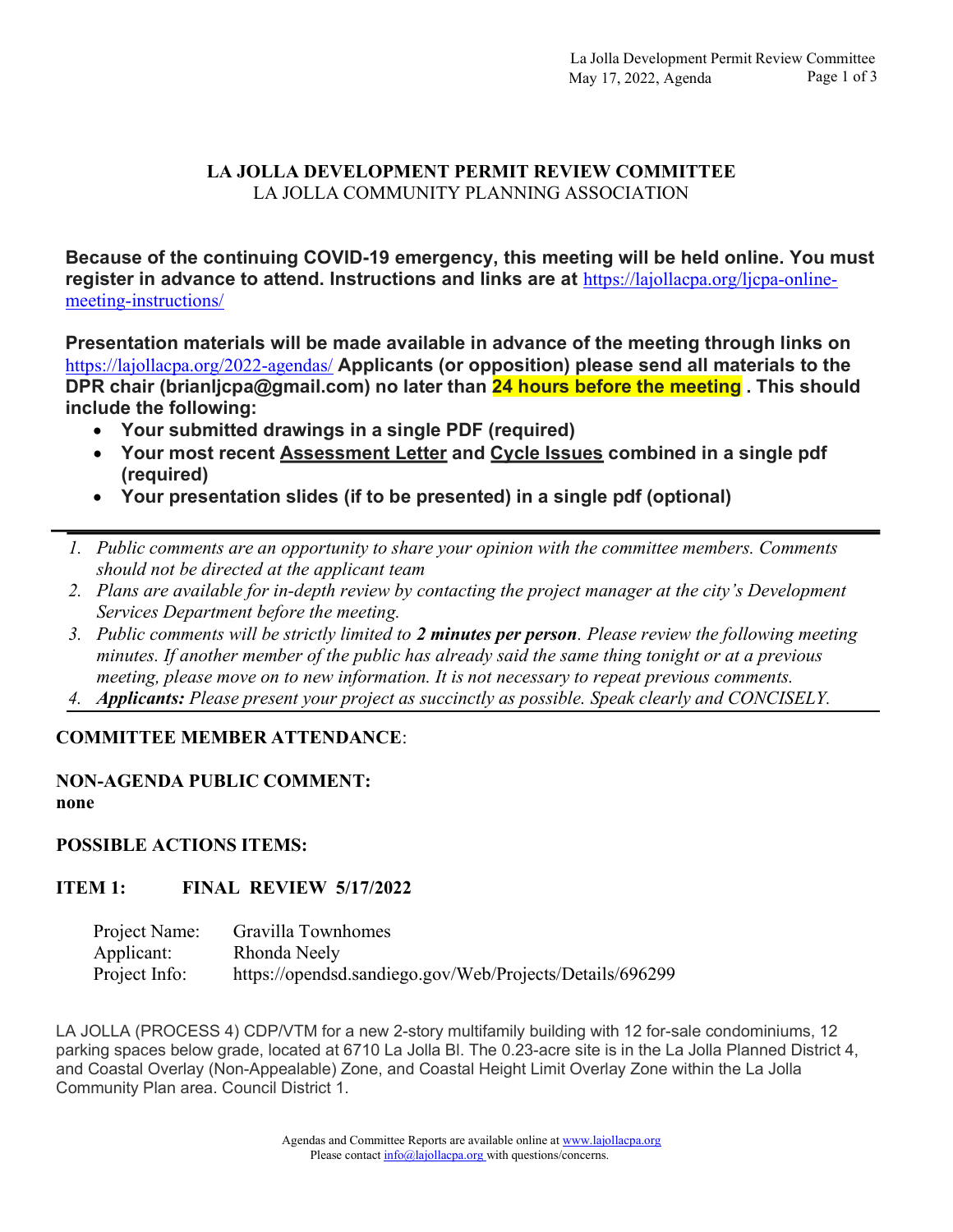Presenters:

Rhonda Neely, VP Development, C3 Development, LLC [developer] Doug Austin, Chairman & CEO, AVRP Studios [building architect] Charles Brinton, Architect / Project Manager, AVRP Studios [building architect] Brian Grove, President, Stone + Grove Landscape Architecture [landscape architect] Eric Sampson, Project Manager, Excel Civil Engineering [civil engineer]

Neely: Project will yield a condominium building with 12 units of 600-1,400 sq ft on three levels, and 13 basement parking spaces capable of housing car stackers. Density bonus of 4 units resulting from inclusion of 1 very low income unit. Applicant has requested exemption from certain landscaping, outdoor space, and retail requirements. Alley to be completed 15' wide rather than current 10'. After meeting with neighbors, Applicant agrees to include restriction on STRs as part of the HOA documents, and to include the cost of car stackers in the sale price for units. Access to lower-level units is via stairs from outside, access to other units is from inside. Elevator included.

Austin: Design follows Gill, including arches in front, plaster/glass/wood materials palette, and preference for landscaping rather than architectural detailing. Landscaping includes jacaranda street trees, colored sidewalk pavers as requested by City, not much else.

Leira: Hard to see from renderings how the building fits into LJB or Gravilla streetscape, would like montage of proposed building in context of neighboring structures. Austin: Don't have that now, can create, believes that building fits in well.

Rasmussen: White color can be stained by dirty runoff from parapets, suggests dirtier color and that parapets slope inward. Austin: Agrees.

Merten: believes that building exceeds 30' limit above the visibility triangles adjoining the garage entrance, and that the northeast corner of the building intrudes on the 45° setback requirement.

Austin: Doesn't agree, believes that City has already assessed that, but agrees to adjust heights as necessary to comply if necessary.

Kane: Alignment of proposed windows with windows on existing apartment building to the north? Austin: Haven't assessed that, will do so and adjust as necessary to avoid privacy issues.

Kane: Maneuverability proposed for basement parking spots? Austin: Layout is typical, includes turnaround areas at each end as City requires.

Jackson: Any coordination with developer for the Su Casa project? Austin: No. Neely: C3 would be interested in developing. Rasmussen: Marengo already has mixed-use project in the works.

**Jamie Miller** (neighbor): Plans say there's red curb along Gravilla, but there isn't, and doesn't want those spots to be lost.

Austin: Red curb requirement came from the City, would welcome help appealing that. Rasmussen: Gary Pence can help resolve this.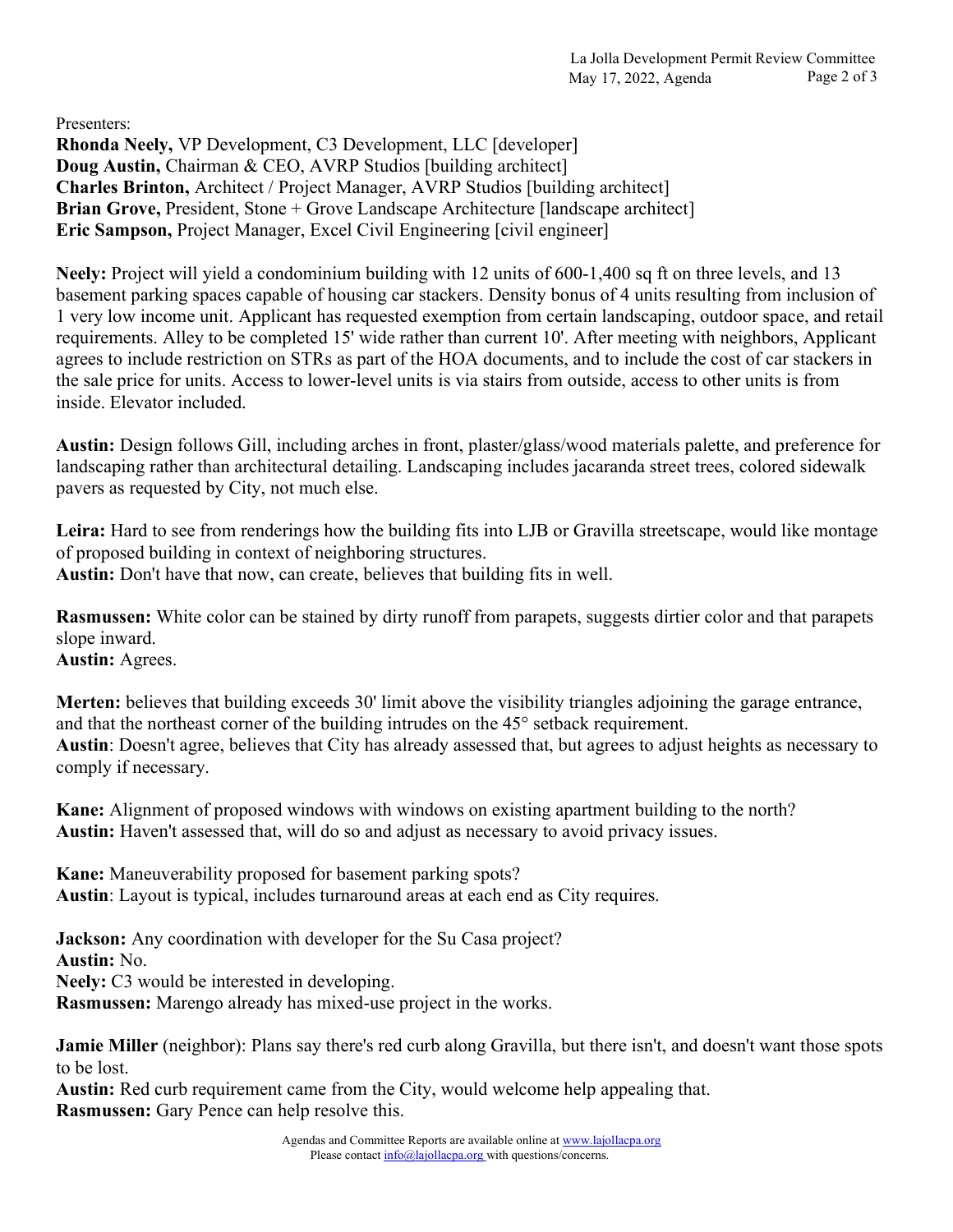Sally Miller (public): Is bothered by lights from tall building at Nautilus & LJB, wants to make sure proposed building's lighting will not be similarly intrusive.

Austin: City requires that all external lighting be confined to the property, by hooding or other mechanisms. Kane: Interior lighting can be a problem too, given the large windows, suggests HOA or other provisions to deal with that.

Sally Miller: Where are trash cans? Austin: Large trash receptacles in basement, to be taken upstairs for emptying by HOA's trash contractor.

Sally Miller: Access to the basement units? Austin: Stairs from inside the units.

Shannon: Likes how the proposed structure fits into Gravilla's evolution.

There was discussion about the requested exemption for retail on first floor. Pro Tem reminded the Committee that this is a PDO issue and the domain of the PDO Committee.

Deliverables for Final Review:

- Streetscape montage, including alley and across the street.
- Revised color/parapet plan
- Confirmation that structure does not exceed height
- Confirm that structure conforms to  $45^\circ$  setback requirements
- Window alignments with north neighboring building out of phase
- Consider colors that don't show dirt as much, slope parapets inward to avoid streaking
- Lighting plan (or at least assurance)
- Resolution of the red-curb confusion on Gravilla

Applicant would like to return 10 May 2022 for Final Review.

PRESENTATION: 5/10/22

- Shared street montage, Archway and then steps back to collade and terrace above. Will feel smaller and in context with neighborhood
- Sloping parapets inward so no streaking. Preferred colors SDMC 156.xxxx. HOA will be responsible for maintenance including stucco cleaning
- Project complies with height limit and city will review as well as all zoning code
- Will address north facing windows so that don't stare into neighbors windows
- Plan to keep white but will perform regular maintenance
- All lights will be shrouded and comply with light trespass. A lighting designer will be employed.
- Keep 2 spaces on Gravilla, Gain 3 on LJ Blvd.

COMMENTS: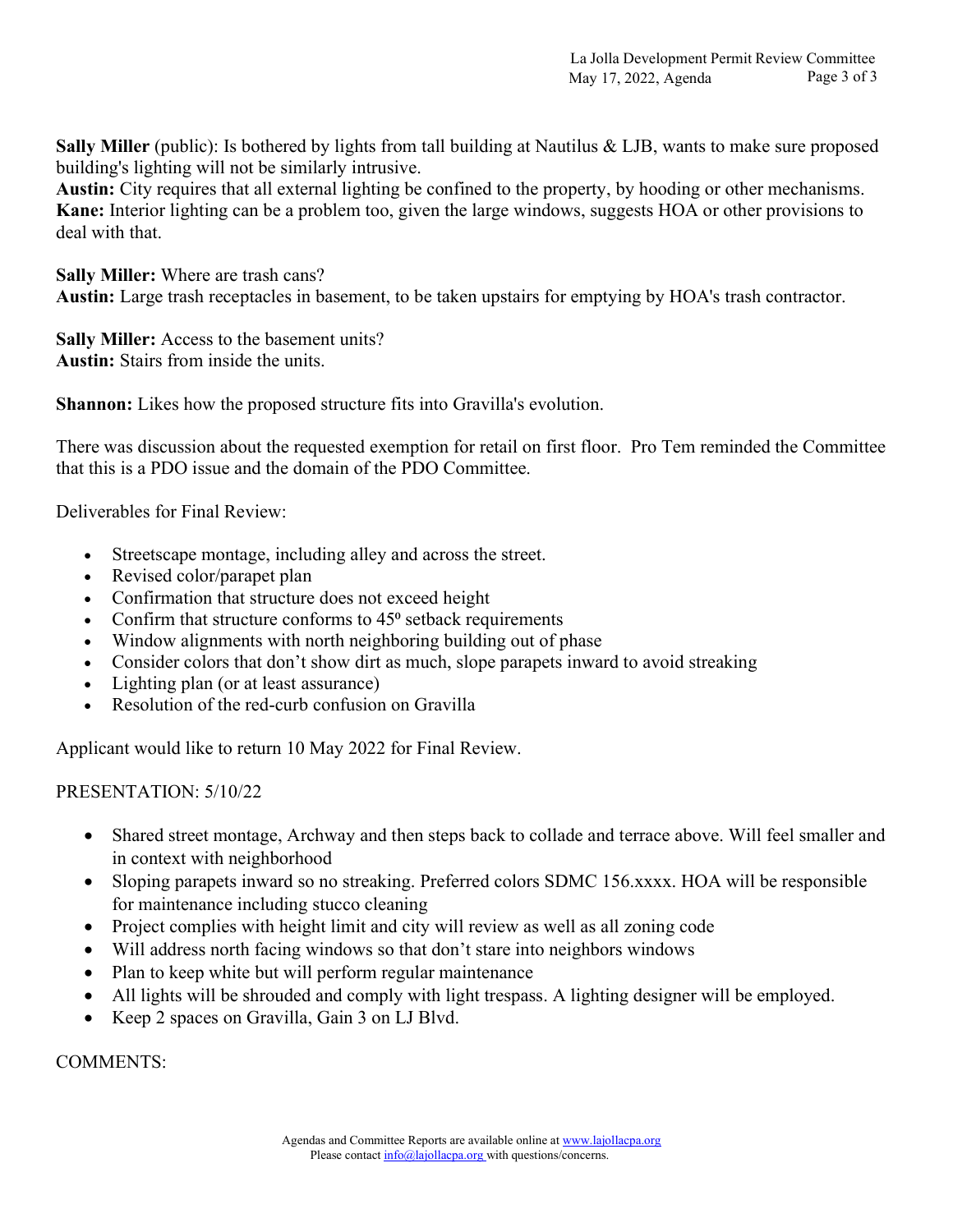- Costello: Said would confirm structure height with city, can you demonstrate this on plans?, has anything changed. (applicant: have not made changes on 45 angled setback) Would like to see this. What if anything done with lighting design? (app: prefer to provide performance criteria for lighting, it's a little to early to design) would like to at least see a note on plans that lighting will comply with xxxx. (app: would like us to make a condition)
- Rasmussen: Concerned with complexity of angled height setback and would like to see how resolved. (app: only area needed lower entire 18" parapet line at north edge)
- Jackson: First time asking for a lighting plan or commitment to do so, agree that angled setback is critical. Comfortable that it will come into compliance
- Costello: Height, Angled, and Window alignment … applicant can come back next week and no delay to project.
- Leira: Agree with Costello, promises are not drawings, 18" is not insignificant, designer has a feel for how lighting will go in schematic manner
- Baracchini: Can we approve with conditions? Jackson City routinely ignores.
- Fitzgerald: Policy of CPA is not to make approvals with conditions, recommendations are allowed
- Will: new meeting in one week, no delay to project. Survey of existing building and overlay. (applicant: clarifying request)

# DELIVER NEXT WEEK:

- Demonstrate compliance with angled setback
- Show alignment with neighbor building to North fenestration for privacy

# 5/17/2022

- Doug Austin applicant
	- o Display of neighbors windows, no direct conflict.
	- o Dropped parapet 14" and now in compliance with angled setback
- Costello:
	- o What is the height compliance?
		- Applicant: (max height 30') Total structure approx. 6" below height limit
- Merten:
	- o Questioned the height above grade at rear of building? C-3, access to garage is 20' in width. Concened with height when measured from visibility triangle of driveway. (applicant: triangle SHOULD be considered part of driveway, but it can easily be raised to comply)
	- o Exterior guardrails do not match on plan and elevations
	- $\circ$  Roof deck elevation + 42" puts guardrail at least 11" too high.
	- o PDO no building or portion shall extend outside of envelope, horizontal sunshades on Eastern side project outside envelope. (applicant: They do not encroach)
- Miller: comment about parking.
	- o Applicant: 2 spaces on Gravilla, 3 new spaces on LJ Blvd (5 total), 13 spaces inside + 12 dedicated with stackers included in purchase price. Affordable units allow for this reduction in parking. One very low income. (50% of area mean income)